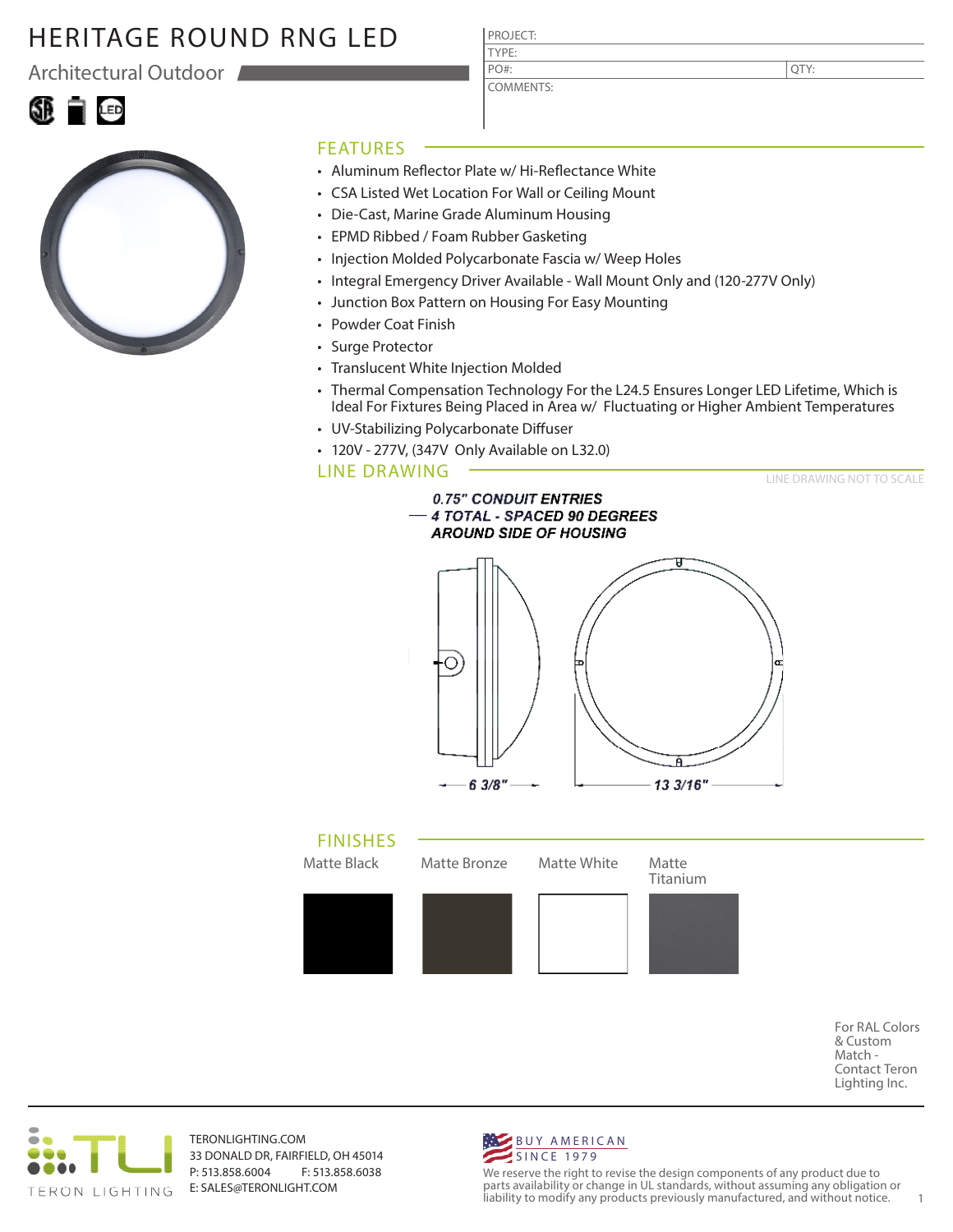Architectural Outdoor

# SI D

| <b>PROJECT:</b> |     |
|-----------------|-----|
| <b>TYPE:</b>    |     |
| $PO#$ :         | TY: |
| COMMENTS:       |     |

| Fixture Core                              |                                                                                                                                                                                       |                           |                       |
|-------------------------------------------|---------------------------------------------------------------------------------------------------------------------------------------------------------------------------------------|---------------------------|-----------------------|
| <b>PRODUCT CODE</b>                       | SOURCE/WATTAGE                                                                                                                                                                        | <b>VOLTAGE</b>            | <b>DIMMING DRIVER</b> |
| HRT - Heritage Round<br><b>ORDER INFO</b> | L18.4-12VDC - 18.4W @<br>12V Direct Current Driver (6)<br>3.066W ThermAdjust LED Strips<br>L20.5-ZE640 - (60) LED Array<br>@ Line Voltage 4-Wire Dimming<br>Driver (Dimmable 0 - 10V) | $100 - 277V$<br>(50/60Hz) | Not Applicable        |
|                                           |                                                                                                                                                                                       |                           |                       |
| <b>HRT</b>                                | L18.4-12VDC                                                                                                                                                                           | $100 - 277V$              | Not Applicable        |

Example ^ (may not represent a manufacturable product)

#### Aesthetics & Options

| <b>TRIM</b>              |                                                        | <b>FINISH</b>                                                                                                                                                                                           | <b>COLOR TEMP</b>                                                                                    | <b>OPTIONS</b>                                                                                                                                                                               |  |
|--------------------------|--------------------------------------------------------|---------------------------------------------------------------------------------------------------------------------------------------------------------------------------------------------------------|------------------------------------------------------------------------------------------------------|----------------------------------------------------------------------------------------------------------------------------------------------------------------------------------------------|--|
| <b>RNG</b><br>ORDER INFO |                                                        | <b>BK</b> - Matte Black<br><b>BZ</b> - Matte Bronze<br>WH - Matte White<br>TI - Matte Titanium                                                                                                          | 30K - 3000K Color Temp<br>35K - 3500K Color Temp<br>40K - 4000K Color Temp<br>50K - 5000K Color Temp | EB51 - 5.1W Emergency Driver<br>F - Fused<br>FRL- Frosted Ribbed Lens<br>PCL120 - 120V Photocell<br>PCL277 - 277V Photocell<br>TP - Tamper Resistant Screws<br>SPD - Surge Protection Device |  |
|                          |                                                        |                                                                                                                                                                                                         |                                                                                                      |                                                                                                                                                                                              |  |
| <b>RNG</b>               | Example ^ (may not represent a manufacturable product) | BK                                                                                                                                                                                                      | 30K                                                                                                  | EB51                                                                                                                                                                                         |  |
| PROD                     | SOURCE                                                 | <b>30K SPECS</b>                                                                                                                                                                                        |                                                                                                      |                                                                                                                                                                                              |  |
| <b>HRT</b>               | L18.4<br>L20.5                                         | $•30K - 3000K$<br>Color Temp<br>•1896 LED<br>Source Lumens<br>• 103 LED Source<br>Lumens Per Watt<br>$•30K - 3000K$<br>Color Temp<br>• 3100 LED<br>Source Lumens<br>• 151 LED Source<br>Lumens Per Watt |                                                                                                      |                                                                                                                                                                                              |  |

| I REPLACEMENT PART '                     | <b>PART NO</b> | $\neg$ NOTES $\neg$                                                                 |
|------------------------------------------|----------------|-------------------------------------------------------------------------------------|
| White Ribbed<br>Polycarbonate Diffuser   | 3408360        | EB51 is wall mount only                                                             |
| Frosted Ribbed<br>Polycarbonate Diffuser | 3408362        | Don't see the configuration you are looking for?<br>Call us today at (513) 858-6004 |



TERONLIGHTING.COM 33 DONALD DR, FAIRFIELD, OH 45014 P: 513.858.6004 F: 513.858.6038 E: SALES@TERONLIGHT.COM



We reserve the right to revise the design components of any product due to parts availability or change in UL standards, without assuming any obligation or liability to modify any products previously manufactured, and without notice. 2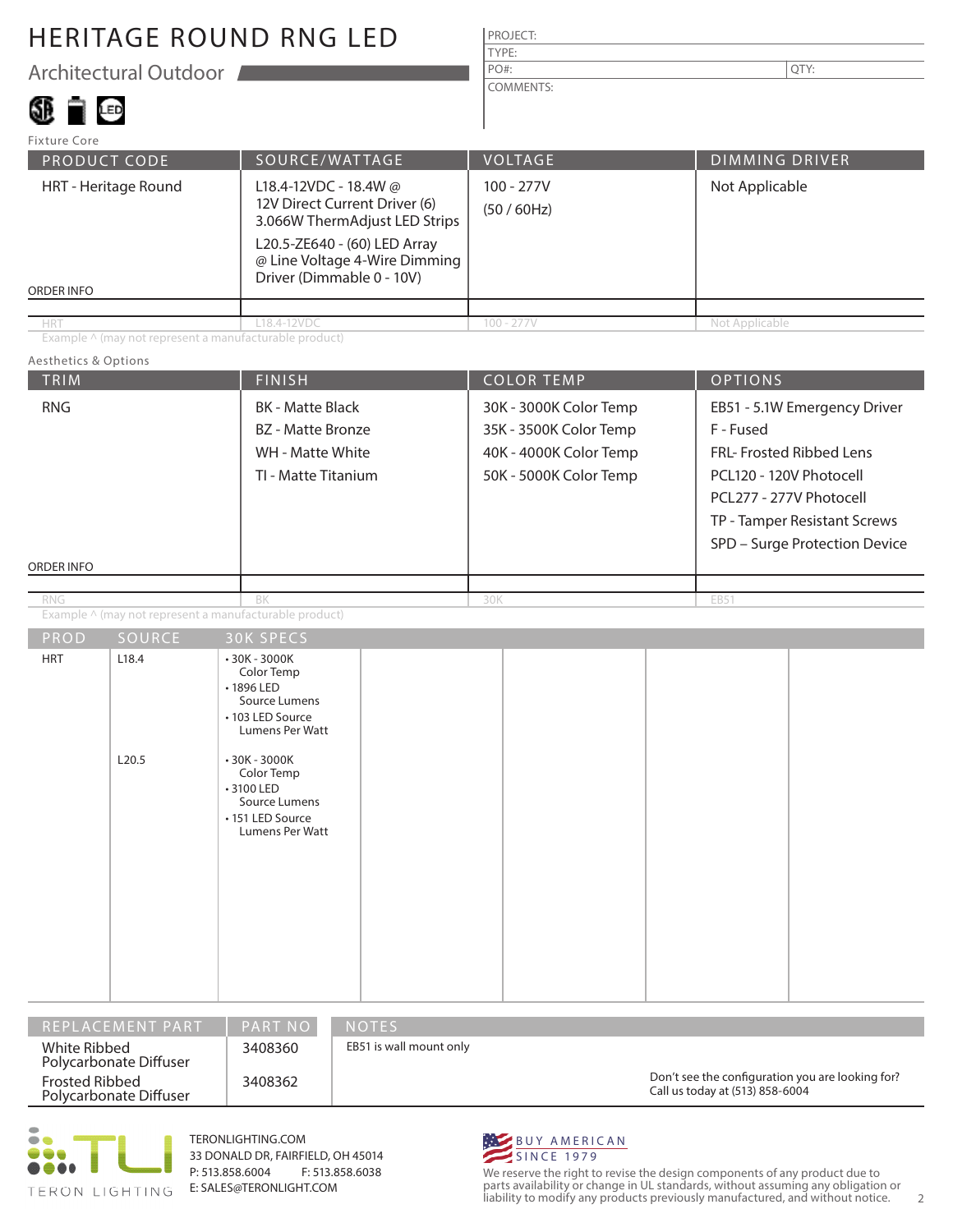Architectural Outdoor

### SD FILED

| .               |     |
|-----------------|-----|
| $PO#$ :         | TY: |
| <b>TYPE:</b>    |     |
| <b>PROJECT:</b> |     |
|                 |     |

COMMENTS:

| Fixture Core                              |                                                                                                                                                                                            |                |                       |  |  |
|-------------------------------------------|--------------------------------------------------------------------------------------------------------------------------------------------------------------------------------------------|----------------|-----------------------|--|--|
| SOURCE/WATTAGE<br>PRODUCT CODE            |                                                                                                                                                                                            | <b>VOLTAGE</b> | <b>DIMMING DRIVER</b> |  |  |
| HRT - Heritage Round<br><b>ORDER INFO</b> | L24.5 - 24.5W @ 12V Direct<br>Current Driver (8) 3.066W<br>ThermAdjust LED Strips<br>L30.0-ZE1000 - (60) LED<br>Array @ Line Voltage 4-Wire<br><b>Dimming Driver</b><br>(Dimmable 0 - 10V) |                | Not Applicable        |  |  |
|                                           |                                                                                                                                                                                            |                |                       |  |  |
| <b>HRT</b>                                | L24.5                                                                                                                                                                                      | $100 - 277V$   | Not Applicable        |  |  |

Example ^ (may not represent a manufacturable product)

#### Aesthetics & Options

| TRIM                     |                | <b>FINISH</b>                                                                                                                                                                                            |     | <b>COLOR TEMP</b>                                                                                    | <b>OPTIONS</b>                                                                                                                                                                               |  |  |
|--------------------------|----------------|----------------------------------------------------------------------------------------------------------------------------------------------------------------------------------------------------------|-----|------------------------------------------------------------------------------------------------------|----------------------------------------------------------------------------------------------------------------------------------------------------------------------------------------------|--|--|
| <b>RNG</b><br>ORDER INFO |                | <b>BK</b> - Matte Black<br>BZ - Matte Bronze<br>WH - Matte White<br>TI - Matte Titanium                                                                                                                  |     | 30K - 3000K Color Temp<br>35K - 3500K Color Temp<br>40K - 4000K Color Temp<br>50K - 5000K Color Temp | EB51 - 5.1W Emergency Driver<br>F - Fused<br>FRL- Frosted Ribbed Lens<br>PCL120 - 120V Photocell<br>PCL277 - 277V Photocell<br>TP - Tamper Resistant Screws<br>SPD - Surge Protection Device |  |  |
| <b>RNG</b>               |                | BK                                                                                                                                                                                                       | 30K |                                                                                                      | EB51                                                                                                                                                                                         |  |  |
|                          |                | Example ^ (may not represent a manufacturable product)                                                                                                                                                   |     |                                                                                                      |                                                                                                                                                                                              |  |  |
| $P$ ROD                  | SOURCE         | <b>30K SPECS</b>                                                                                                                                                                                         |     |                                                                                                      |                                                                                                                                                                                              |  |  |
| <b>HRT</b>               | L24.5<br>L30.0 | $-30K - 3000K$<br>Color Temp<br>•2528 LED<br>Source Lumens<br>• 103.2 LED Source<br>Lumens Per Watt<br>$•30K - 3000K$<br>Color Temp<br>+4522 LED<br>Source Lumens<br>• 134 LED Source<br>Lumens Per Watt |     |                                                                                                      |                                                                                                                                                                                              |  |  |

| I REPLACEMENT PART '                     | <b>PART NO</b> | <b>NOTES</b>                                                                        |
|------------------------------------------|----------------|-------------------------------------------------------------------------------------|
| White Ribbed<br>Polycarbonate Diffuser   | 3408360        | EB51 is wall mount only                                                             |
| Frosted Ribbed<br>Polycarbonate Diffuser | 3408362        | Don't see the configuration you are looking for?<br>Call us today at (513) 858-6004 |



TERONLIGHTING.COM 33 DONALD DR, FAIRFIELD, OH 45014 P: 513.858.6004 F: 513.858.6038 E: SALES@TERONLIGHT.COM



We reserve the right to revise the design components of any product due to parts availability or change in UL standards, without assuming any obligation or liability to modify any products previously manufactured, and without notice. 3